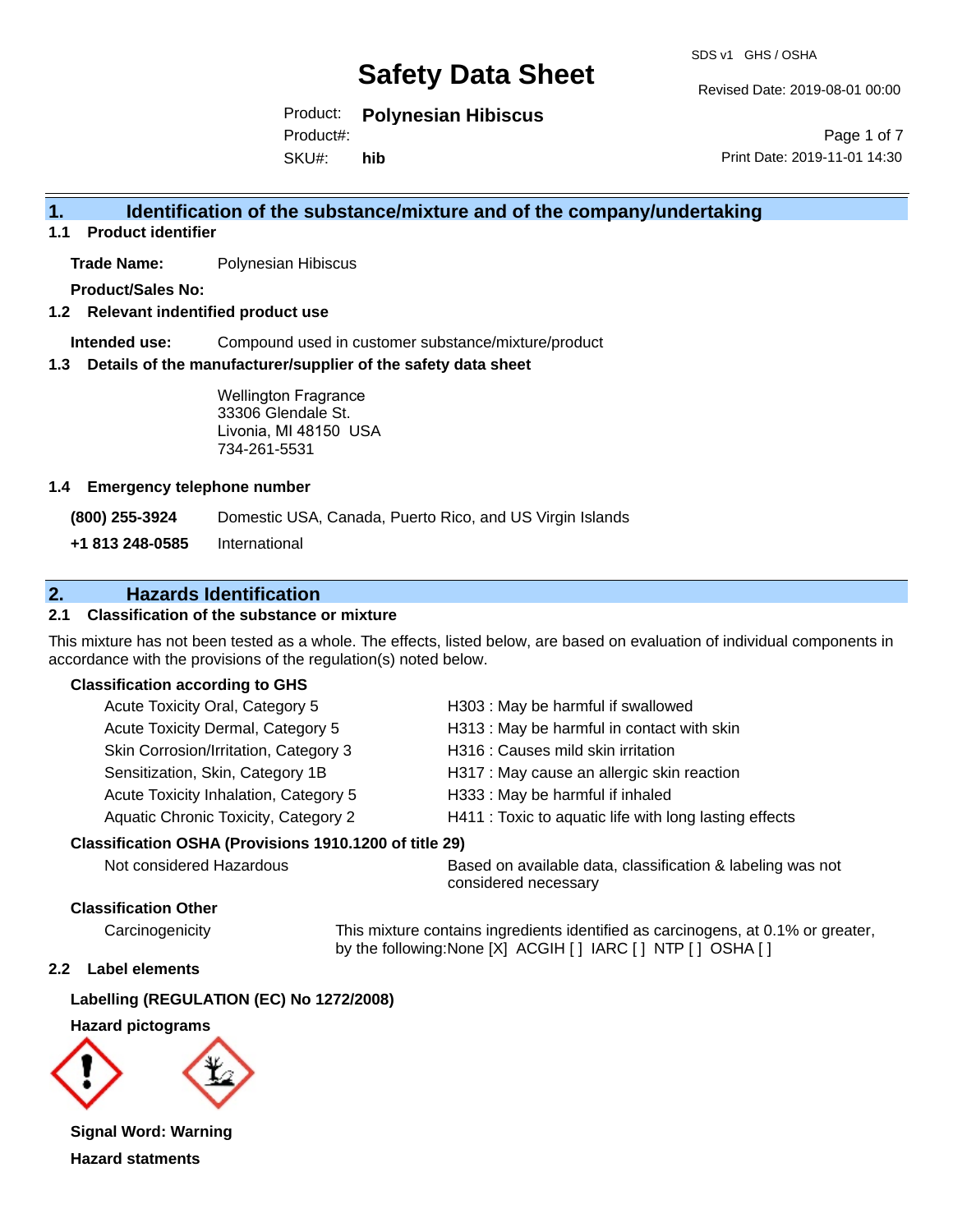### SDS v1 GHS / OSHA

# **Safety Data Sheet**

## Product: **Polynesian Hibiscus**

SKU#: Product#: **hib**

Page 2 of 7 Print Date: 2019-11-01 14:30

Revised Date: 2019-08-01 00:00

| H303                            | May be harmful if swallowed                                             |
|---------------------------------|-------------------------------------------------------------------------|
| H313                            | May be harmful in contact with skin                                     |
| H316                            | Causes mild skin irritation                                             |
| H317                            | May cause an allergic skin reaction                                     |
| H333                            | May be harmful if inhaled                                               |
| H411                            | Toxic to aquatic life with long lasting effects                         |
| <b>Precautionary Statements</b> |                                                                         |
| <b>Prevention:</b>              |                                                                         |
| P272                            | Contaminated work clothing should not be allowed out of the workplace   |
| P <sub>273</sub>                | Avoid release to the environment                                        |
| Response:                       |                                                                         |
| $P302 + P352$                   | IF ON SKIN: Wash with soap and water                                    |
| $P304 + P312$                   | IF INHALED: Call a POISON CENTER or doctor/physician if you feel unwell |
| P312                            | Call a POISON CENTER or doctor/physician if you feel unwell             |
| $P333 + P313$                   | If skin irritation or a rash occurs: Get medical advice/attention       |
| P363                            | Wash contaminated clothing before reuse                                 |
| P391                            | <b>Collect Spillage</b>                                                 |
| 00 Athen Hemande                |                                                                         |

### **2.3 Other Hazards**

**no data available**

## **3. Composition/Information on Ingredients**

### **3.1 Mixtures**

This product is a complex mixture of ingredients, which contains among others the following substance(s), presenting a health or environmental hazard within the meaning of the UN Globally Harmonized System of Classification and Labeling of Chemicals (GHS):

| CAS#<br>Ingredient         | EC#                               | Conc.<br>Range | <b>GHS Classification</b>           |
|----------------------------|-----------------------------------|----------------|-------------------------------------|
| 101-86-0                   | 202-983-3                         | $5 - 10 \%$    | H303; H316; H317; H400; H411        |
|                            | Hexyl cinnamaldehyde              |                |                                     |
| 1222-05-5                  | 214-946-9                         | $2 - 5%$       | H316; H400; H410                    |
|                            | Hexamethylindanopyran             |                |                                     |
| <b>5989-27-5</b> 227-813-5 |                                   | $2 - 5 \%$     | H226; H304; H315; H317; H400; H410  |
| Limonene                   |                                   |                |                                     |
| 100-51-6                   | 202-859-9                         | $1 - 2%$       | H302; H313; H319                    |
| Benzyl Alcohol             |                                   |                |                                     |
| 10339-55-6                 | 233-732-6                         | $1 - 2 \%$     | H227; H303; H315; H319; H402        |
| <b>Ethyl Linalool</b>      |                                   |                |                                     |
| 80-54-6                    | 201-289-8                         | $1 - 2 \%$     | H227; H302; H315; H317; H361; H401; |
|                            | Butylphenyl Methylpropional       |                | H412                                |
| 63500-71-0                 | 405-040-6                         | $1 - 2%$       | H319                                |
|                            | Isobutyl Methyl Tetrahydropyranol |                |                                     |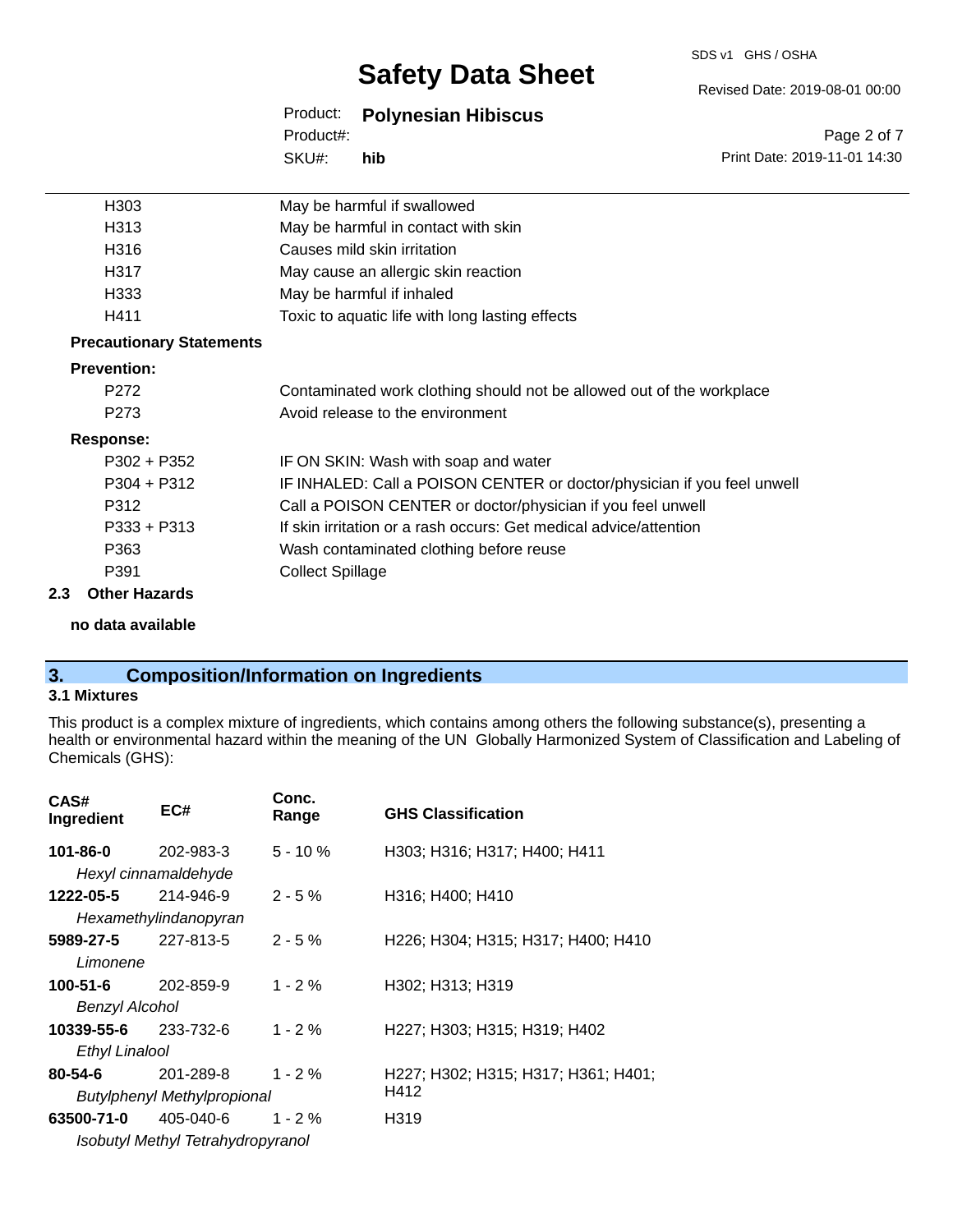SDS v1 GHS / OSHA

Revised Date: 2019-08-01 00:00

### Product: **Polynesian Hibiscus**

Product#:

SKU#: **hib**

### Page 3 of 7 Print Date: 2019-11-01 14:30

| CAS#<br>Ingredient                                                                          | EC#       | Conc.<br>Range | <b>GHS Classification</b>    |
|---------------------------------------------------------------------------------------------|-----------|----------------|------------------------------|
| 120-51-4                                                                                    | 204-402-9 | $1 - 2\%$      | H302; H313; H400; H411       |
| <b>Benzyl Benzoate</b>                                                                      |           |                |                              |
| 6259-76-3                                                                                   | 228-408-6 | $1 - 2\%$      | H315; H317; H319; H400; H410 |
| Hexyl salicylate                                                                            |           |                |                              |
| 1205-17-0                                                                                   | 214-881-6 | $0.1 - 1.0 \%$ | H303: H317: H361: H401: H411 |
| a-Methyl-1,3-benzodioxole-5-propionaldehyde                                                 |           |                |                              |
| See Section 16 for full text of GHS classification codes                                    |           |                |                              |
| See Section 16 for full text of GHS classification codes which where not shown in section 2 |           |                |                              |
| Total Hydrocarbon Content (% $w/w$ ) = 3.23                                                 |           |                |                              |

## **4. First Aid Measures 4.1 Description of first aid measures Inhalation:** Remove from exposure site to fresh air and keep at rest. Obtain medical advice. **Eye Exposure:** Flush immediately with water for at least 15 minutes. Contact physician if symptoms persist. **Skin Exposure:** Remove contaminated clothes. Wash thoroughly with water (and soap). Contact physician if symptoms persist. **Ingestion: Rinse mouth with water and obtain medical advice. Rinse mouth with water and obtain medical advice. 4.2 Most important symptoms and effects, both acute and delayed Symptoms:** no data available **Risks:** Risks: Refer to Section 2.2 "Hazard Statements" **4.3 Indication of any immediate medical attention and special treatment needed Treatment:** Treatment: Refer to Section 2.2 "Response" **5. Fire-Fighting measures 5.1 Extinguishing media Suitable:** Carbon dioxide (CO2), Dry chemical, Foam **Unsuitable** Do not use a direct water jet on burning material **5.2 Special hazards arising from the substance or mixture During fire fighting:** Water may be ineffective **5.3 Advice for firefighters Further information:** Standard procedure for chemical fires

## **6. Accidental Release Measures**

### **6.1 Personal precautions, protective equipment and emergency procedures**

Avoid inhalation and contact with skin and eyes. A self-contained breathing apparatus is recommended in case of a major spill.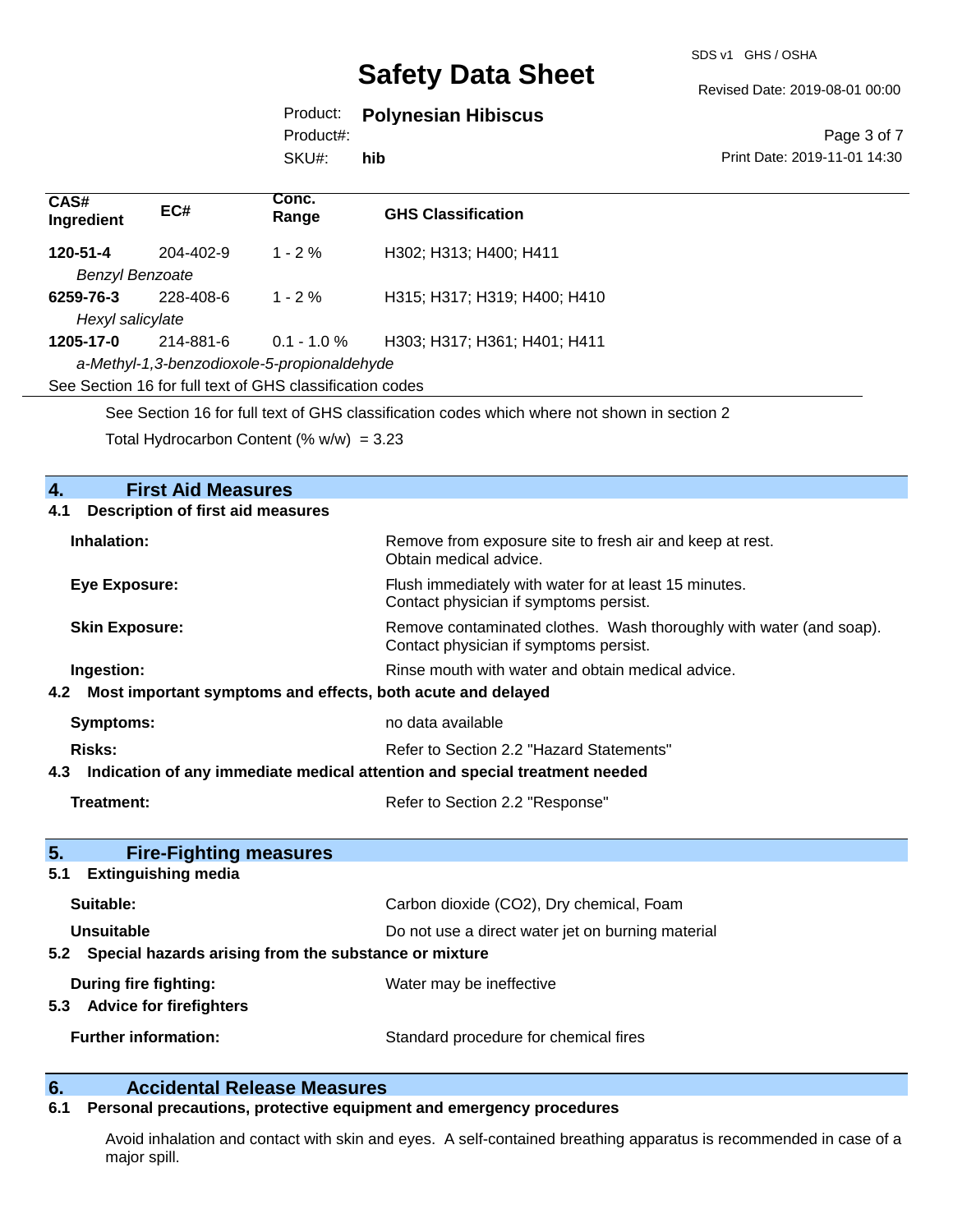### Revised Date: 2019-08-01 00:00

### Product: **Polynesian Hibiscus**

SKU#: Product#: **hib**

Page 4 of 7 Print Date: 2019-11-01 14:30

### **6.2 Environmental precautions**

Keep away from drains, soil, and surface and groundwater.

### **6.3 Methods and materials for containment and cleaning up**

Clean up spillage promptly. Remove ignition sources. Provide adequate ventilation. Avoid excessive inhalation of vapors. Gross spillages should be contained by use of sand or inert powder and disposed of according to the local regulations.

### **6.4 Reference to other sections**

Not Applicable

# **7. Handling and Storage**<br>**7.1** Precautions for safe handling

### **Precautions for safe handling**

Apply according to good manufacturing and industrial hygiene practices with proper ventilation. Do not drink, eat or smoke while handling. Respect good personal hygiene.

### **7.2 Conditions for safe storage, including any incompatibilities**

Store in a cool, dry and ventilated area away from heat sources and protected from light in tightly closed original container. Avoid uncoated metal container. Keep air contact to a minimum.

### **7.3 Specific end uses**

No information available

### **8. Exposure Controls/Personal Protection**

**8.1 Control parameters**

**Exposure Limits:** Contains no substances with occupational exposure limit values.

**Engineering Controls:** Use local exhaust as needed.

### **8.2 Exposure controls - Personal protective equipment**

**Eye protection:** Tightly sealed goggles, face shield, or safety glasses with brow guards and side shields, etc. as may be appropriate for the exposure **Respiratory protection:** Avoid excessive inhalation of concentrated vapors. Apply local ventilation where appropriate.

**Skin protection:** Avoid Skin contact. Use chemically resistant gloves as needed.

### **9. Physical and Chemical Properties**

### **9.1 Information on basic physical and chemical properties**

| Appearance:                | Liquid                                |
|----------------------------|---------------------------------------|
| Odor:                      | Conforms to Standard                  |
| Color:                     | Pale Yellow to Greenish Yellow (G3-4) |
| <b>Viscosity:</b>          | Liquid                                |
| <b>Freezing Point:</b>     | Not determined                        |
| <b>Boiling Point:</b>      | Not determined                        |
| <b>Melting Point:</b>      | Not determined                        |
| <b>Flashpoint (CCCFP):</b> | >200 F (93.33 C)                      |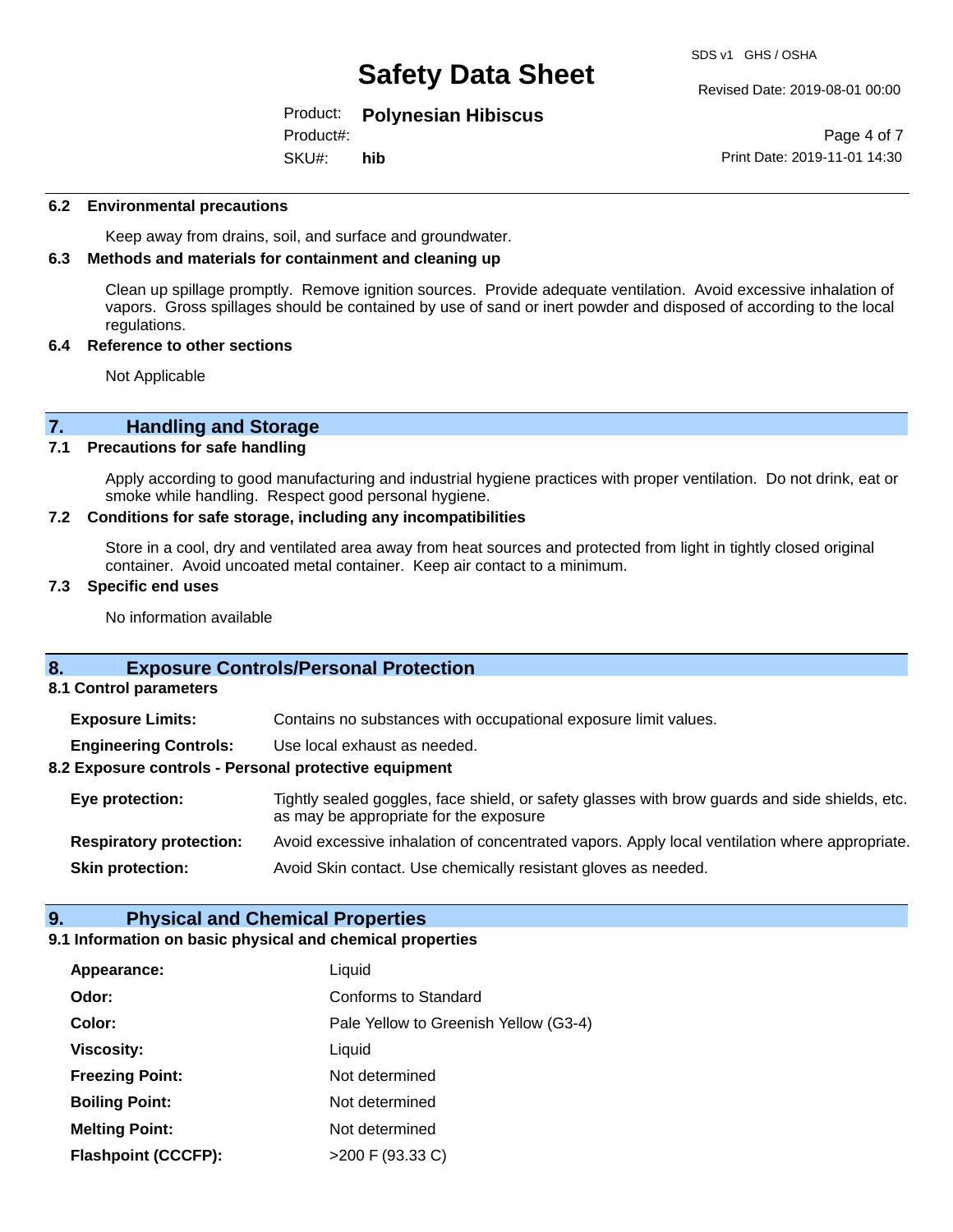### SDS v1 GHS / OSHA

### Revised Date: 2019-08-01 00:00

## Product: **Polynesian Hibiscus**

SKU#: Product#: **hib**

Page 5 of 7 Print Date: 2019-11-01 14:30

| Auto flammability:           | Not determined |
|------------------------------|----------------|
| <b>Explosive Properties:</b> | None Expected  |
| <b>Oxidizing properties:</b> | None Expected  |
| Vapor Pressure (mmHg@20 C):  | 0.0584         |
| %VOC:                        | 0.06           |
| Specific Gravity @ 25 C:     | 0.9280         |
| Density @ 25 C:              | 0.9250         |
| Refractive Index @ 20 C:     | 1.4850         |
| Soluble in:                  | Oil            |

## **10. Stability and Reactivity**

| 10.1 Reactivity                         | None                                               |
|-----------------------------------------|----------------------------------------------------|
| <b>10.2 Chemical stability</b>          | Stable                                             |
| 10.3 Possibility of hazardous reactions | None known                                         |
| 10.4 Conditions to avoid                | None known                                         |
| 10.5 Incompatible materials             | Strong oxidizing agents, strong acids, and alkalis |
| 10.6 Hazardous decomposition products   | None known                                         |

## **11. Toxicological Information**

## **11.1 Toxicological Effects**

Acute Toxicity Estimates (ATEs) based on the individual Ingredient Toxicity Data utilizing the "Additivity Formula"

| Acute toxicity - Oral - (Rat) mg/kg                | (LD50: 4156.6108) May be harmful if swallowed            |
|----------------------------------------------------|----------------------------------------------------------|
| Acute toxicity - Dermal - (Rabbit) mg/kg           | (LD50: 4211.4127) May be harmful in contact with skin    |
| Acute toxicity - Inhalation - (Rat) mg/L/4hr       | (LD50: 20.7409) May be harmful if inhaled                |
| Skin corrosion / irritation                        | May be harmful if inhaled                                |
| Serious eye damage / irritation                    | Not classified - the classification criteria are not met |
| <b>Respiratory sensitization</b>                   | Not classified - the classification criteria are not met |
| <b>Skin sensitization</b>                          | May cause an allergic skin reaction                      |
| <b>Germ cell mutagenicity</b>                      | Not classified - the classification criteria are not met |
| Carcinogenicity                                    | Not classified - the classification criteria are not met |
| <b>Reproductive toxicity</b>                       | Not classified - the classification criteria are not met |
| Specific target organ toxicity - single exposure   | Not classified - the classification criteria are not met |
| Specific target organ toxicity - repeated exposure | Not classified - the classification criteria are not met |
| <b>Aspiration hazard</b>                           | Not classified - the classification criteria are not met |
|                                                    |                                                          |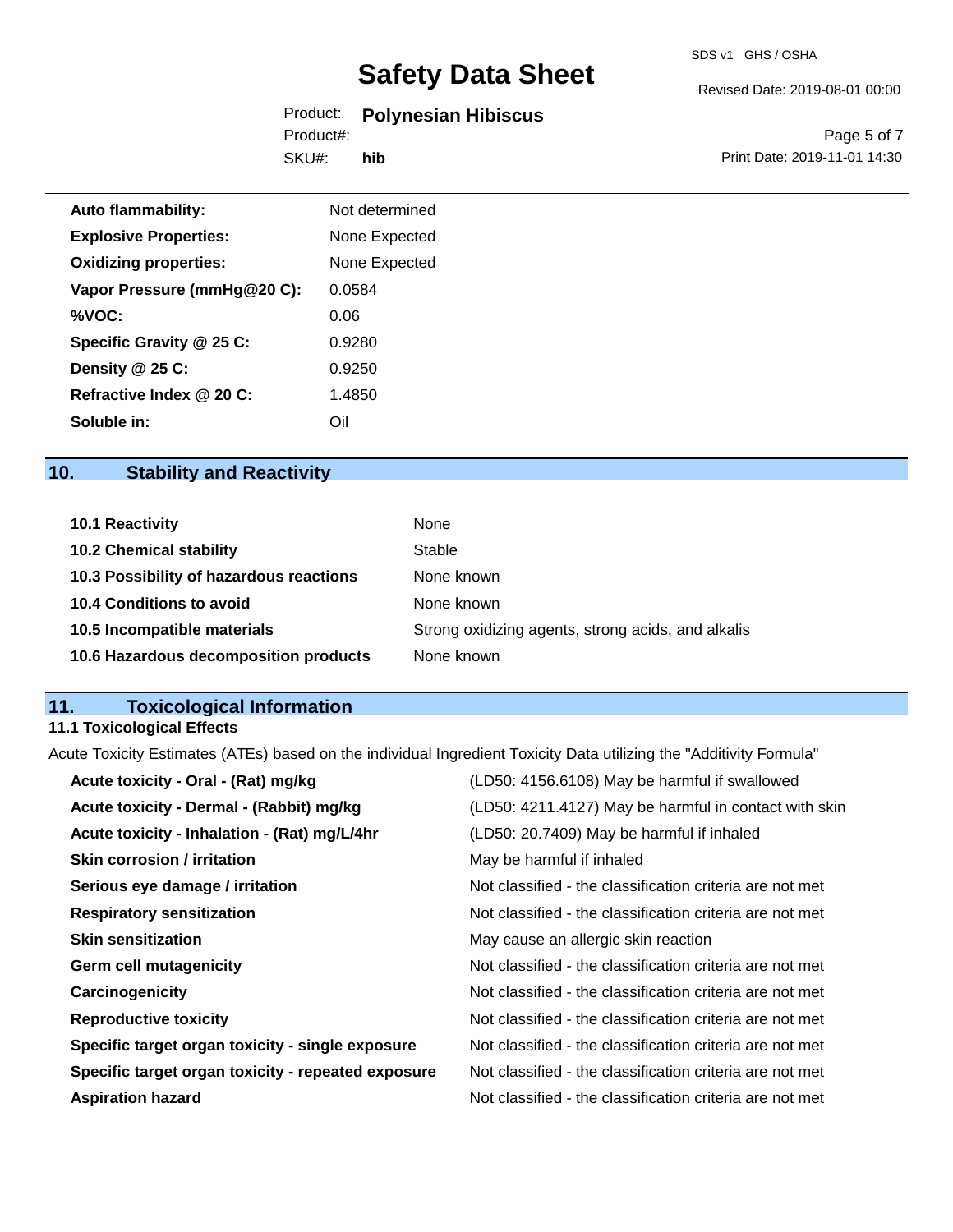SDS v1 GHS / OSHA

Revised Date: 2019-08-01 00:00

Product: **Polynesian Hibiscus**

SKU#: Product#: **hib**

Page 6 of 7 Print Date: 2019-11-01 14:30

| 12.<br><b>Ecological Information</b> |                                                          |
|--------------------------------------|----------------------------------------------------------|
| <b>12.1 Toxicity</b>                 |                                                          |
| <b>Acute acquatic toxicity</b>       | Not classified - the classification criteria are not met |
| <b>Chronic acquatic toxicity</b>     | Toxic to aquatic life with long lasting effects          |
| <b>Toxicity Data on soil</b>         | no data available                                        |
| <b>Toxicity on other organisms</b>   | no data available                                        |
| 12.2 Persistence and degradability   | no data available                                        |
| 12.3 Bioaccumulative potential       | no data available                                        |
| 12.4 Mobility in soil                | no data available                                        |
| 12.5 Other adverse effects           | no data available                                        |

## **13. Disposal Conditions**

### **13.1 Waste treatment methods**

Do not allow product to reach sewage systems. Dispose of in accordance with all local and national regulations. Send to a licensed waste management company.The product should not be allowed to enter drains, water courses or the soil. Do not contaminate ponds, waterways or ditches with chemical or used container.

## **14. Transport Information**

| <b>Marine Pollutant</b>                                       | Yes. Ingredient of greatest environmental impact:<br>1222-05-5 : $(2 - 5%)$ : Hexamethylindanopyran |              |                                     |                 |               |
|---------------------------------------------------------------|-----------------------------------------------------------------------------------------------------|--------------|-------------------------------------|-----------------|---------------|
| <b>Regulator</b>                                              |                                                                                                     | <b>Class</b> | <b>Pack Group</b>                   | <b>Sub Risk</b> | UN-nr.        |
| U.S. DOT (Non-Bulk)                                           |                                                                                                     |              | Not Regulated - Not Dangerous Goods |                 |               |
| Chemicals NOI                                                 |                                                                                                     |              |                                     |                 |               |
| <b>ADR/RID (International Road/Rail)</b>                      |                                                                                                     |              |                                     |                 |               |
| <b>Environmentally Hazardous</b><br>Substance, Liquid, n.o.s. |                                                                                                     | 9            | Ш                                   |                 | <b>UN3082</b> |
| <b>IATA (Air Cargo)</b>                                       |                                                                                                     |              |                                     |                 |               |
| <b>Environmentally Hazardous</b><br>Substance, Liquid, n.o.s. |                                                                                                     | 9            | Ш                                   |                 | <b>UN3082</b> |
| <b>IMDG (Sea)</b>                                             |                                                                                                     |              |                                     |                 |               |
| <b>Environmentally Hazardous</b><br>Substance, Liquid, n.o.s. |                                                                                                     | 9            | Ш                                   |                 | <b>UN3082</b> |

| Substance, Liquid, n.o.s.                 |                                                              |
|-------------------------------------------|--------------------------------------------------------------|
| 15.<br><b>Regulatory Information</b>      |                                                              |
| <b>U.S. Federal Regulations</b>           |                                                              |
| <b>TSCA (Toxic Substance Control Act)</b> | All components of the substance/mixture are listed or exempt |
| 40 CFR(EPCRA, SARA, CERCLA and CAA)       | This product contains NO components of concern.              |
| <b>U.S. State Regulations</b>             |                                                              |
|                                           |                                                              |

**California Proposition 65 Warning This product contains the following components:**